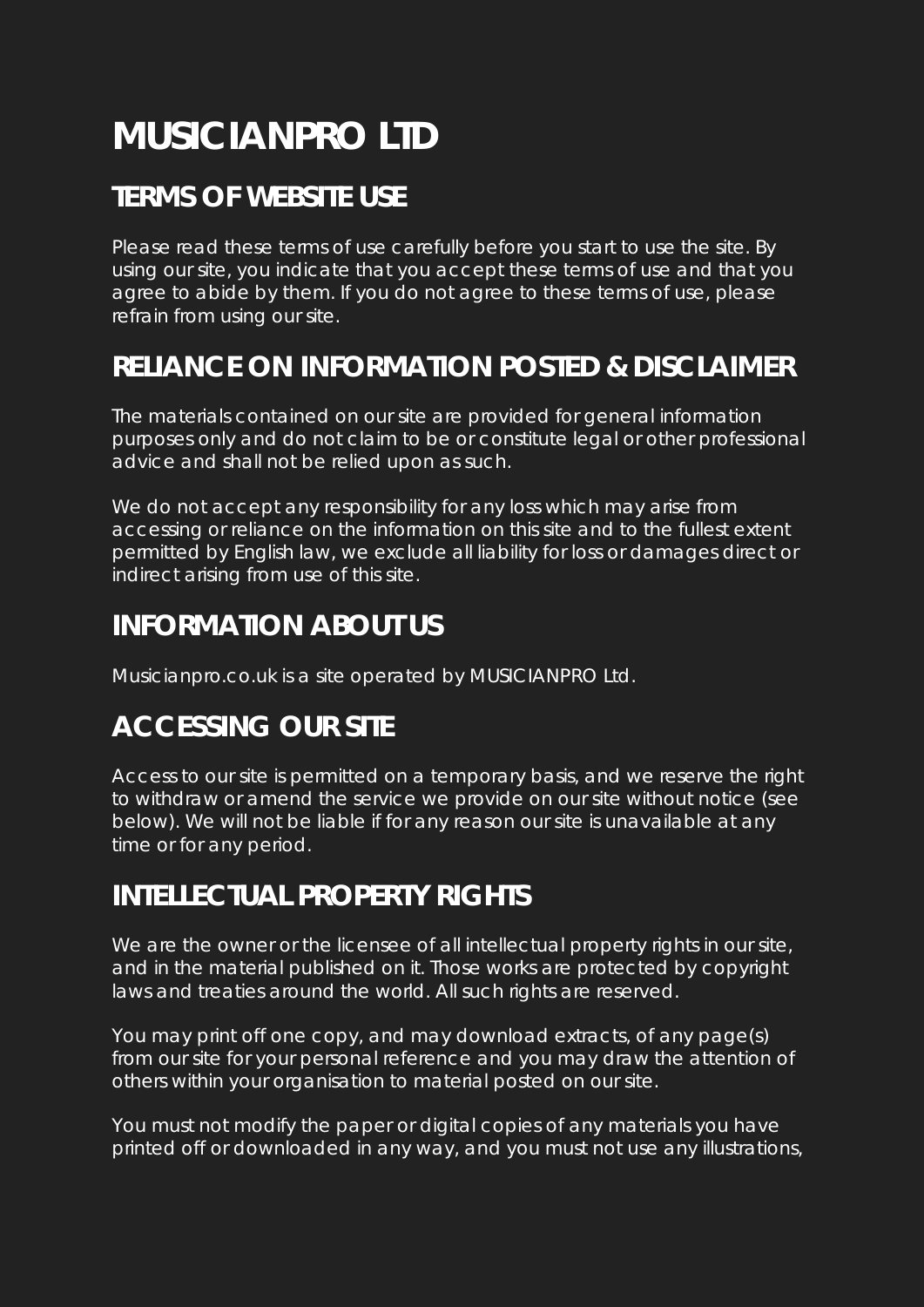photographs, video or audio sequences or any graphics separately from any accompanying text.

Our status (and that of any identified contributors) as the authors of material on our site must always be acknowledged.

You must not use any part of the materials on our site for commercial purposes without obtaining a licence to do so from us or our licensors.

If you print off, copy or download any part of our site in breach of these terms of use, your right to use our site will cease immediately and you must, at our option, return or destroy any copies of the materials you have made.

## **OUR SITE CHANGES REGULARLY**

We aim to update our site regularly, and may change the content at any time. If the need arises, we may suspend access to our site, or close it indefinitely. Any of the material on our site may be out of date at any given time, and we are under no obligation to update such material.

## **OUR LIABILITY**

The material displayed on our site is provided without any guarantees, conditions or warranties as to its accuracy. To the extent permitted by law, we, and third parties connected to us hereby expressly exclude: -All conditions, warranties and other terms which might otherwise be implied by statute, common law or the law of equity. -Any liability for any direct, indirect or consequential loss or damage incurred by any user in connection with our site or in connection with the use, inability to use, or results of the use of our site, any websites linked to it and any materials posted on it, including, without limitation any liability for:

-loss of income or revenue;

-loss of business;

-loss of profits or contracts

-loss of anticipated savings;

-loss of data;

-loss of goodwill;

-wasted management or office time; and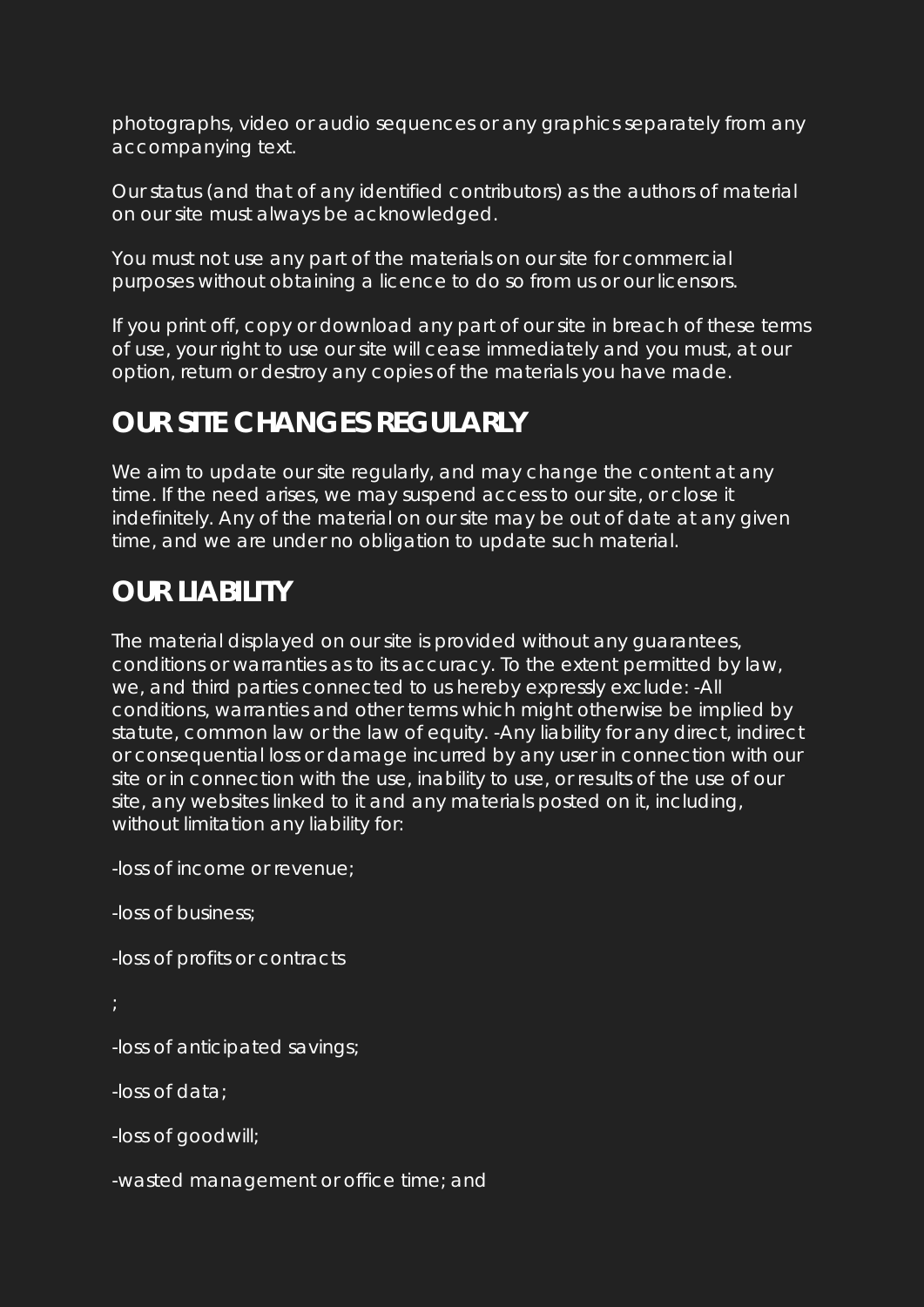for any other loss or damage of any kind, however arising and whether caused by tort (including negligence), breach of contract or otherwise, even if foreseeable, provided that this condition shall not prevent claims for loss of or damage to your tangible property or any other claims for direct financial loss that are not excluded by any of the categories set out above.

This does not affect our liability for death or personal injury arising from our negligence, nor our liability for fraudulent misrepresentation or misrepresentation as to a fundamental matter, nor any other liability which cannot be excluded or limited under applicable law.

#### **INFORMATION ABOUT YOU AND YOUR VISITS TO OUR SITE**

We process information about you in accordance with our privacy policy. By using our site, you consent to such processing and you warrant that all data provided by you is accurate.

## **VIRUSES, HACKING AND OTHER OFFENCES**

You must not misuse our site by knowingly introducing viruses, trojans, worms, logic bombs or other material which is malicious or technologically harmful. You must not attempt to gain unauthorised access to our site, the server on which our site is stored or any server, computer or database connected to our site. You must not attack our site via a denial-of-service attack or a distributed denial-of service attack.

By breaching this provision, you would commit a criminal offence under the Computer Misuse Act 1990. We will report any such breach to the relevant law enforcement authorities and we will co-operate with those authorities by disclosing your identity to them. In the event of such a breach, your right to use our site will cease immediately.

We will not be liable for any loss or damage caused by a distributed denialof-service attack, viruses or other technologically harmful material that may infect your computer equipment, computer programs, data or other proprietary material due to your use of our site or to your downloading of any material posted on it, or on any website linked to it.

## **LINKS FROM OUR SITE**

Where our site contains links to other sites and resources provided by third parties, these links are provided for your information only. We have no control over the contents of those sites or resources, and accept no responsibility for them or for any loss or damage that may arise from your use of them. When